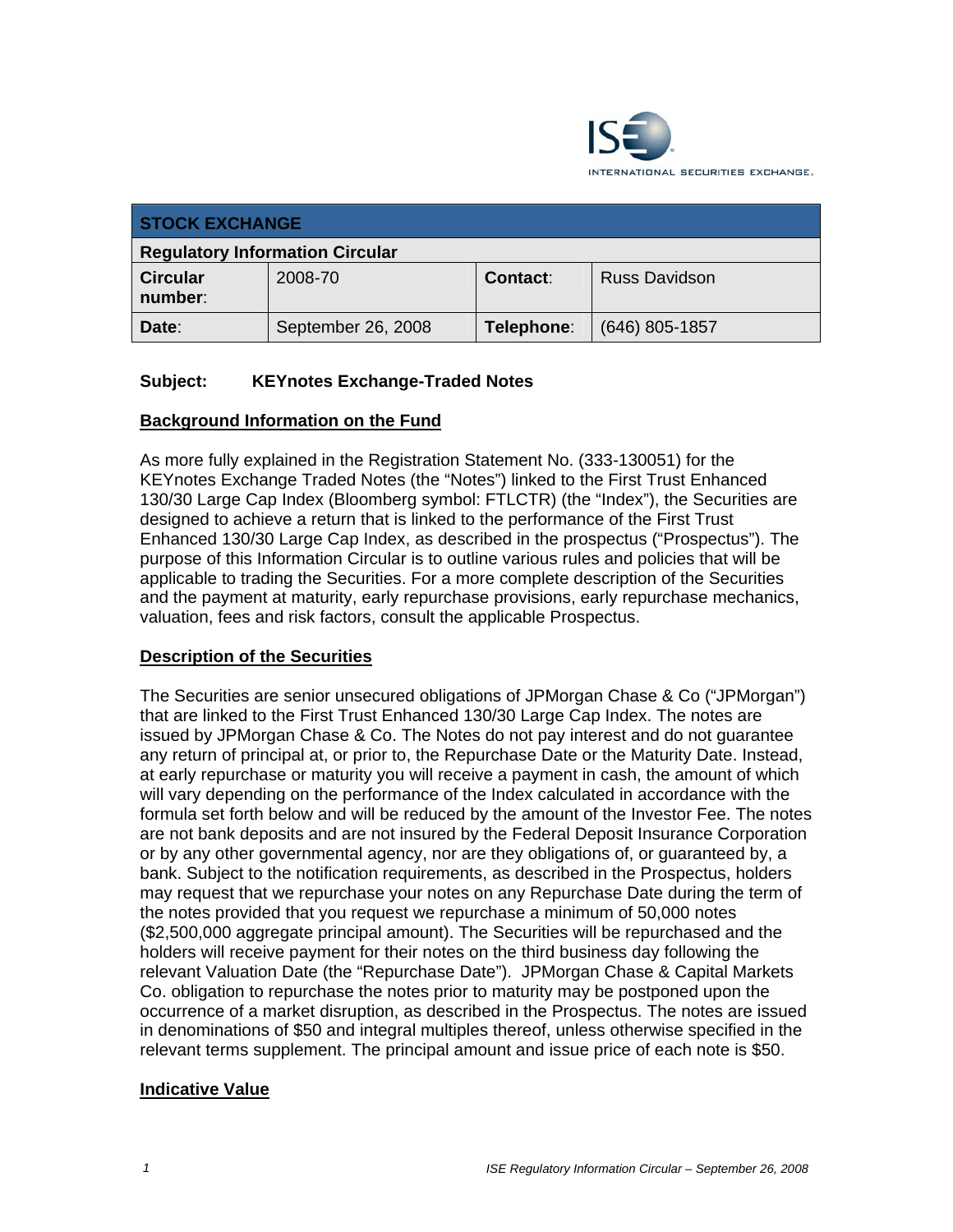An intraday "Indicative Value" meant to approximate the intrinsic economic value of the Securities will be published for the ETNs, as noted below:

| <b>Exchange-Traded Notes</b>                                                      | <b>Indicative Value</b> |
|-----------------------------------------------------------------------------------|-------------------------|
| <b>KEYnotes ETNs Linked to the First Trust</b><br>Enhanced 130/30 Large Cap Index | JFT.IV                  |

The actual trading price of the ETNs may vary significantly from their Indicative Value.

## **Exchange Rules Applicable to Trading in the Shares**

The Shares are considered equity securities, thus rendering trading in the Shares subject to the Exchange's existing rules governing the trading of equity securities.

## **Trading Hours**

The Shares will trade on ISE between 9:00 a.m. and 4:00 p.m. ET.

Equity EAMs trading the Shares during the Pre-Market Session are exposed to the risk of the lack of the calculation or dissemination of underlying index value or intraday indicative value ("IIV"). For certain derivative securities products, an updated underlying index value or IIV may not be calculated or publicly disseminated in the Pre-Market hours. Since the underlying index value and IIV are not calculated or widely disseminated during Pre-Market hours, an investor who is unable to calculate implied values for certain derivative securities products during Pre-Market hours may be at a disadvantage to market professionals.

## **Trading Halts**

ISE will halt trading in the Shares of a Trust in accordance with ISE Rule 2101(a)(2)(iii). The grounds for a halt under this Rule include a halt by the primary market because it stops trading the Shares and/or a halt because dissemination of the IIV or applicable currency spot price has ceased, or a halt for other regulatory reasons. In addition, ISE will stop trading the Shares of a Trust if the primary market de-lists the Shares.

#### **Delivery of a Prospectus**

Pursuant to federal securities laws, investors purchasing Shares must receive a prospectus prior to or concurrently with the confirmation of a transaction. Investors purchasing Shares directly from the Fund (by delivery of the Deposit Amount) must also receive a prospectus.

Prospectuses may be obtained through the Distributor or on the Fund's website. The Prospectus does not contain all of the information set forth in the registration statement (including the exhibits to the registration statement), parts of which have been omitted in accordance with the rules and regulations of the SEC. For further information about the Fund, please refer to the Trust's registration statement.

## **No-Action Relief Under Federal Securities Regulations**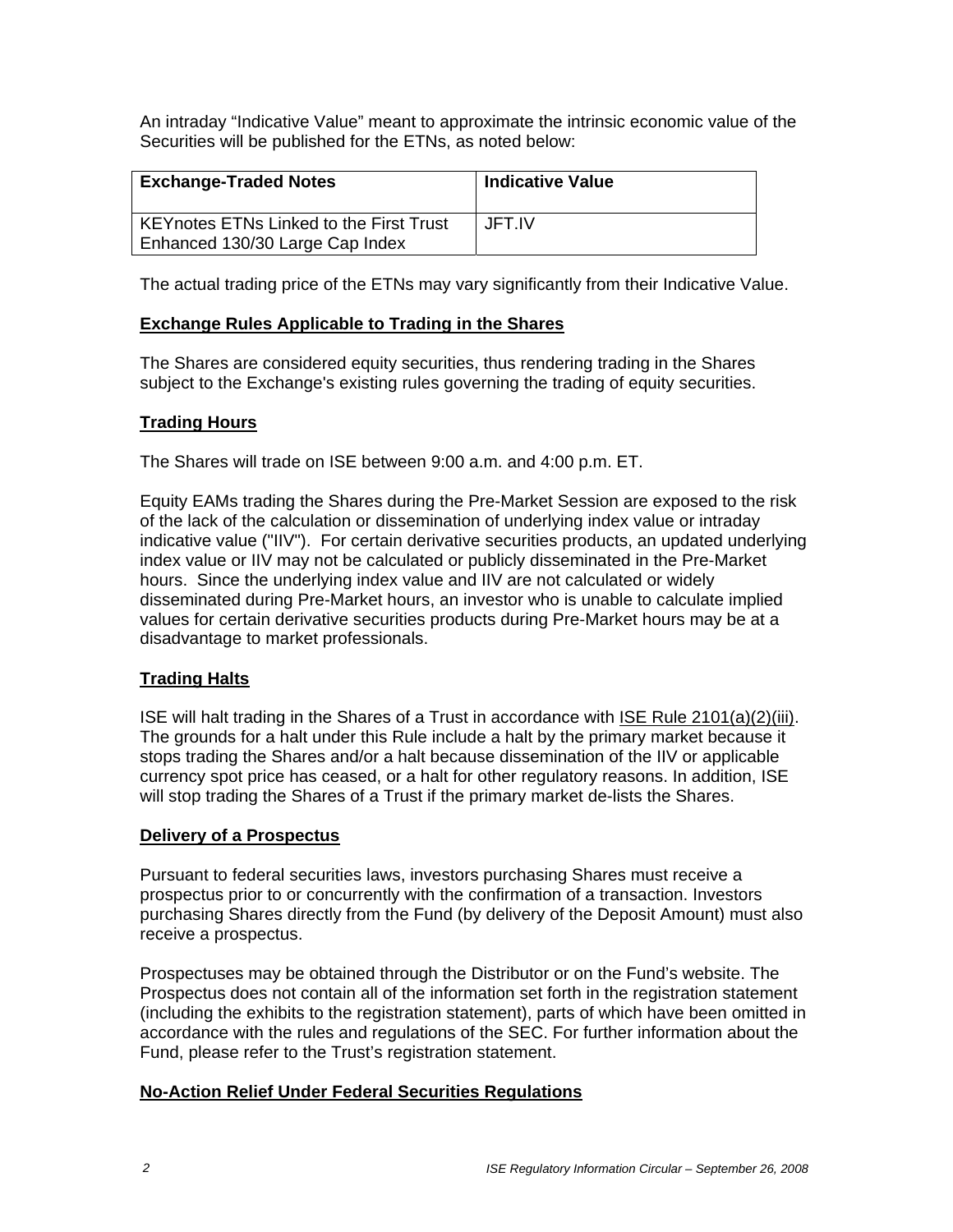The Securities and Exchange Commission has issued no-action relief from certain provisions of and rules under the Securities Exchange Act of 1934 (the "Exchange Act"), regarding trading in Barclays iPath Exchange Traded Notes (SEC Letter dated July 27, 2006) and Deutsche Bank AG Exchange-Traded Notes (SEC Letter dated October 17, 2007) for securities with structures similar to that of the securities described herein (the "Letters"). As what follows is only a summary of the relief outlined in the Letters, the Exchange also advises interested members to consult the Letters, for more complete information regarding the matters covered therein.

## **Regulation M Exemptions**

Generally, Rules 101 and 102 of Regulation M is an anti-manipulation regulation that, subject to certain exemptions, prohibits a "distribution participant" and the issuer or selling security holder, in connection with a distribution of securities, from bidding for, purchasing, or attempting to induce any person to bid for or purchase, any security which is the subject of a distribution until after the applicable restricted period, except as specifically permitted in Regulation M. The provisions of the Rules apply to underwriters, prospective underwriters, brokers, dealers, and other persons who have agreed to participate or are participating in a distribution of securities, and affiliated purchasers of such persons.

The Letters state that the SEC Division of Trading and Markets will not recommend enforcement action under Rule 101 of Regulation M against persons who may be deemed to be participating in a distribution of the notes to bid for or purchase the notes during their participation in such distribution.

Rule 102 of Regulation M prohibits issuers, selling security holders, or any affiliated purchaser of such person from bidding for, purchasing, or attempting to induce any person to bid for or purchase a covered security during the applicable restricted period in connection with a distribution of securities effected by or on behalf of an issuer or selling security holder. Rule 100 of Regulation M defines "distribution" to mean any offering of securities that is distinguished from ordinary trading transactions by the magnitude of the offering and the presence of special selling efforts and selling methods.

The Letters state that the SEC Division of Trading and Markets will not recommend enforcement action under Rule 102 of Regulation M against Barclays and its affiliated purchasers who bid for or purchase or redeem notes during the continuous offering of the notes.

## **Section 11(d)(1) of the Exchange Act; Exchange Act Rule 11d1-2**

Section 11(d)(1) of the Exchange Act generally prohibits a person who is both a broker and a dealer from effecting any transaction in which the broker-dealer extends credit to a customer on any security which was part of a new issue in the distribution of which he or she participated as a member of a selling syndicate or group within thirty days prior to such transaction.

The Letters state that the SEC Division of Trading and Markets will not recommend enforcement action under Section 11(d)(1) of the Exchange Act against broker-dealers who treat the notes, for purposes of Rule 11d1-2, as "securities issued by a registered …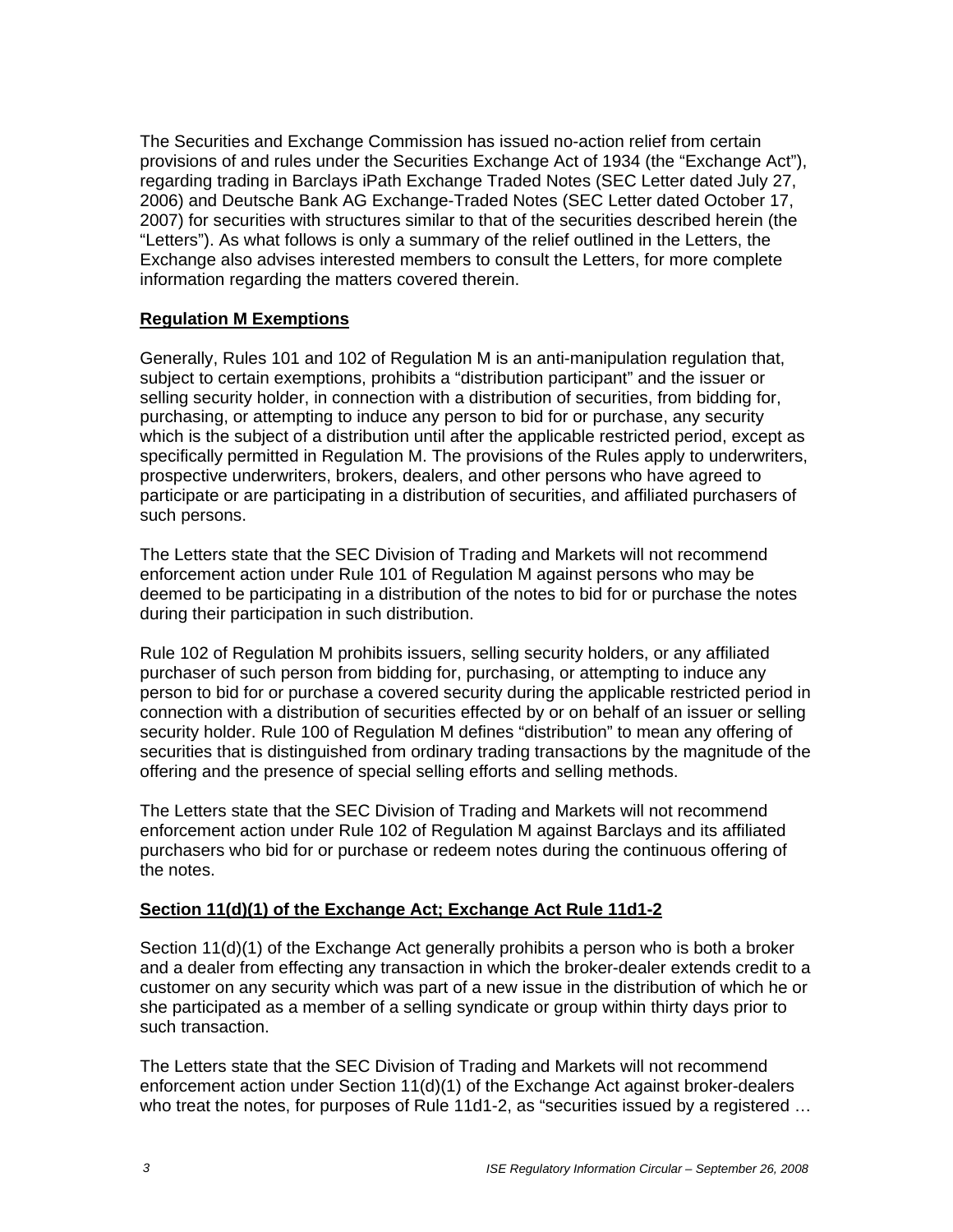open-end investment company as defined in the Investment Company Act" and thereby, extend credit or maintain or arrange for the extension or maintenance of credit on the notes that have been owned by the persons to whom credit is provided for more than 30 days, in reliance on the exemption contained in the rule.

**This Regulatory Information Bulletin is not a statutory Prospectus. Equity EAMs should consult the Trust's Registration Statement, SAI, Prospectus and the Fund's website for relevant information.**